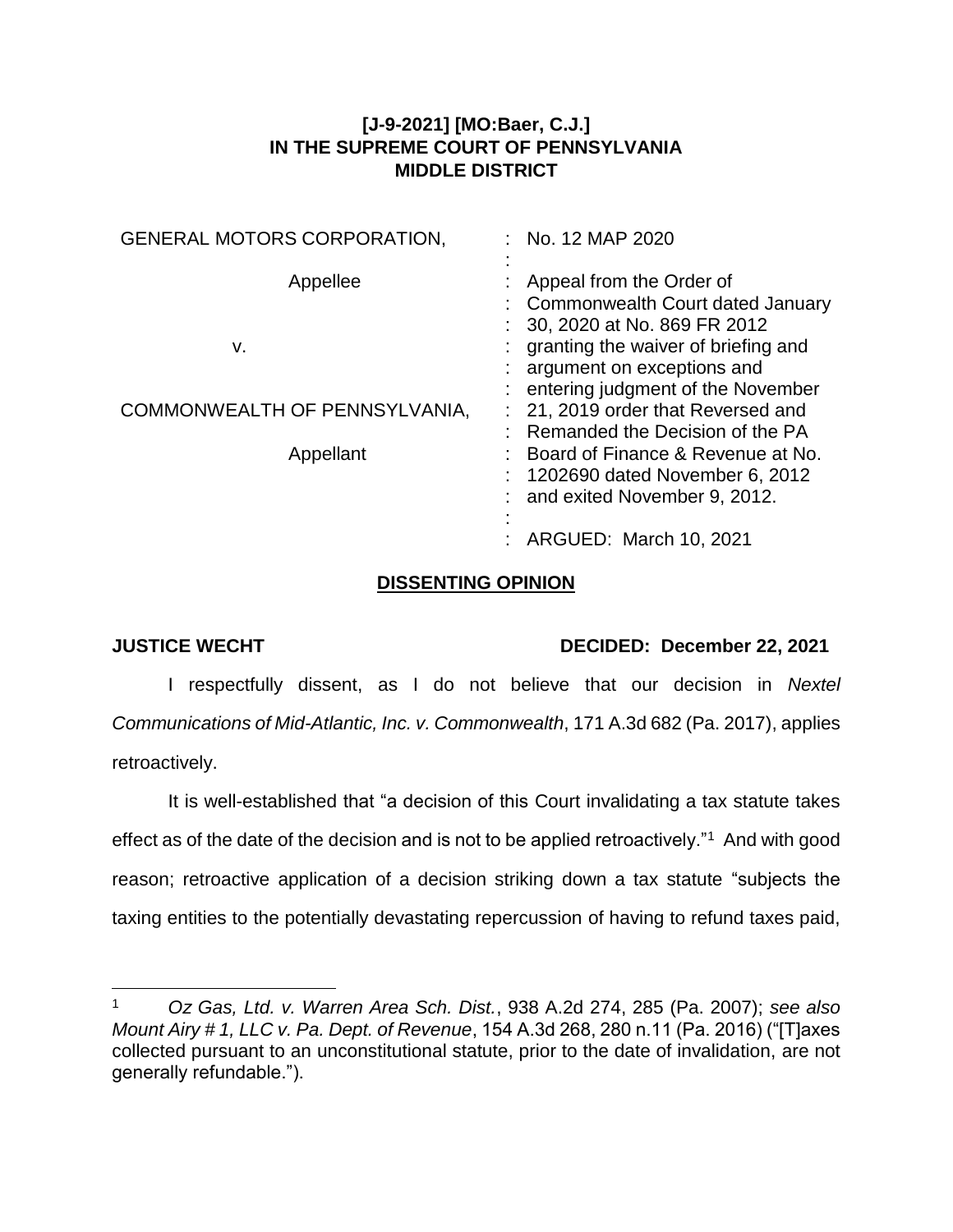budgeted and spent by the entities for the benefit of all, including those who challenged the tax."<sup>2</sup>

While *Chevron<sup>3</sup>* (the general test governing retroactivity) controls in other circumstances, we have applied the *Oz Gas* rule of non-retroactivity in tax cases without discussing the *Chevron* factors at all.<sup>4</sup> As our jurisprudence has evolved, the *Oz Gas* rule has displaced the *Chevron* factors in the tax arena. The Commonwealth Court majority chose nonetheless to reject a prospective-only approach, opining that failure to refund GM "would have a chilling effect on taxpayers that wish to make [constitutional] challenges" to tax statutes.<sup>5</sup> Notably, however, we have rejected this very argument many times, including in *Nextel*.<sup>6</sup> I can discern no reason why this case should be any different.

Despite the *Oz Gas* rule of non-retroactivity, a taxpayer who wants to challenge the constitutionality of a tax statute still has an incentive to do so. First, getting a tax statute struck down as unconstitutional generally will benefit the taxpayer moving forward. (Admittedly, that is not the case here because the statute at issue applies only to the 2001 tax year.) Second, taxpayers can seek a declaratory judgment and/or injunctive relief *before* paying the tax. Third, there is at least one exception to the rule that decisions striking down tax statutes apply only prospectively. In *Sands Bethworks Gaming, LLC v. Pennsylvania Department of Revenue*, 207 A.3d 315 (Pa. 2019), we held that the Gaming

<sup>3</sup> *See Chevron Oil Company v. Huson*, 404 U.S. 97 (1971).

<sup>4</sup> *See Mount Airy*, 154 A.3d at 280 n.11.

<sup>5</sup> *General Motors Corp. v. Commonwealth*, 222 A.3d 454, 468 (Pa. Cmwlth. 2019).

<sup>6</sup> *Oz Gas*, 938 A.2d at 284 ("[T]here is always an incentive, in the avoidance of liability for payment of taxes or fees in the future, to challenge the validity of a statute."): *Nextel*, 171 A.3d at 705 ("[W]e reject Nextel's argument that failure to reward its challenge with a refund will somehow chill the bringing of future such actions to contest the constitutionality of taxing statutes.").

 $\overline{2}$ <sup>2</sup> *Oz Gas*, 938 A.2d at 285.